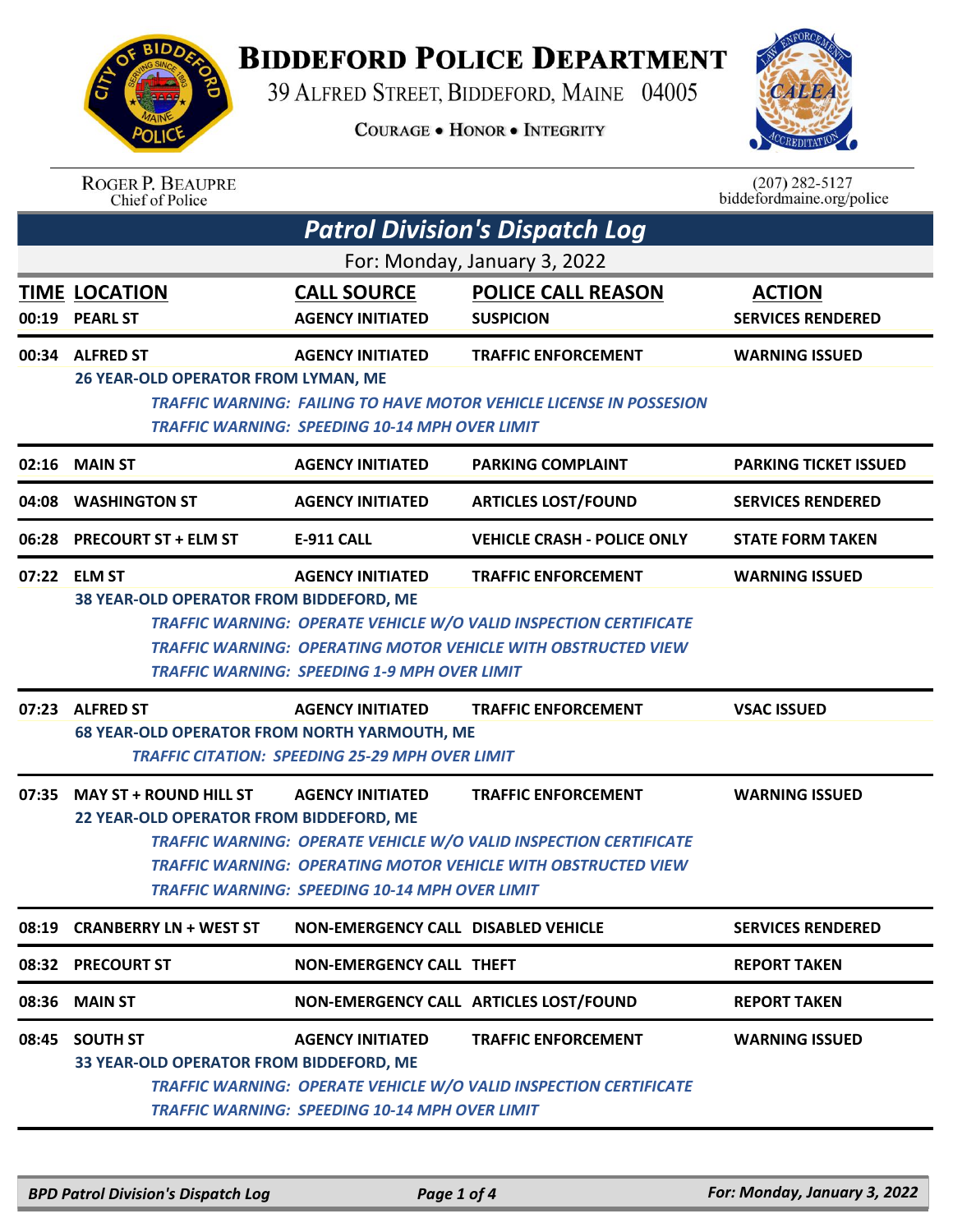|       | <b>TIME LOCATION</b><br>08:52 SOUTH ST + MT PLEASANT ST AGENCY INITIATED<br><b>40 YEAR-OLD OPERATOR FROM BURKE, VA</b> | <b>CALL SOURCE</b><br><b>TRAFFIC WARNING: SPEEDING 10-14 MPH OVER LIMIT</b>                                                                     | <b>POLICE CALL REASON</b><br><b>TRAFFIC ENFORCEMENT</b>                                         | <b>ACTION</b><br><b>WARNING ISSUED</b> |
|-------|------------------------------------------------------------------------------------------------------------------------|-------------------------------------------------------------------------------------------------------------------------------------------------|-------------------------------------------------------------------------------------------------|----------------------------------------|
|       | 08:59 ALFRED RD                                                                                                        | <b>NON-EMERGENCY CALL BOLO</b>                                                                                                                  |                                                                                                 | <b>SERVICES RENDERED</b>               |
|       | 09:19 CHANNEL COVE LN                                                                                                  | <b>NON-EMERGENCY CALL CHECK WELFARE</b>                                                                                                         |                                                                                                 | <b>SERVICES RENDERED</b>               |
|       | 09:26 JEFFERSON ST + SOUTH ST                                                                                          | <b>WALK-IN AT STATION</b>                                                                                                                       | <b>DRIVING COMPLAINT</b>                                                                        | <b>SERVICES RENDERED</b>               |
| 09:27 | <b>SOUTH ST</b><br>81 YEAR-OLD OPERATOR FROM DAYTON, ME                                                                | <b>AGENCY INITIATED</b><br><b>TRAFFIC WARNING: SPEEDING 1-9 MPH OVER LIMIT</b>                                                                  | <b>TRAFFIC ENFORCEMENT</b>                                                                      | <b>WARNING ISSUED</b>                  |
|       | 09:36 SOUTH ST + MAPLEWOOD AV AGENCY INITIATED<br>78 YEAR-OLD OPERATOR FROM TORRINGTON, CT                             | <b>TRAFFIC WARNING: SPEEDING 10-14 MPH OVER LIMIT</b>                                                                                           | <b>TRAFFIC ENFORCEMENT</b>                                                                      | <b>WARNING ISSUED</b>                  |
| 09:48 | <b>SOUTH ST + OLD HOLLIS RD</b><br><b>44 YEAR-OLD OPERATOR FROM SANFORD, ME</b>                                        | <b>AGENCY INITIATED</b><br><b>TRAFFIC WARNING: SPEEDING 10-14 MPH OVER LIMIT</b>                                                                | <b>TRAFFIC ENFORCEMENT</b>                                                                      | <b>WARNING ISSUED</b>                  |
| 09:55 | <b>RIVER RD</b><br>31 YEAR-OLD OPERATOR FROM BIDDEFORD, ME                                                             | <b>AGENCY INITIATED</b><br><b>TRAFFIC WARNING: OPERATING A DEFECTIVE MOTOR VEHICLE</b><br><b>TRAFFIC WARNING: SPEEDING 10-14 MPH OVER LIMIT</b> | <b>TRAFFIC ENFORCEMENT</b>                                                                      | <b>WARNING ISSUED</b>                  |
|       | 10:17 STATE ST                                                                                                         | <b>WALK-IN AT STATION</b>                                                                                                                       | <b>MISSING PERSON</b>                                                                           | <b>REPORT TAKEN</b>                    |
|       | 10:49 ALFRED ST<br><b>45 YEAR-OLD OPERATOR FROM LYMAN, ME</b>                                                          | <b>AGENCY INITIATED</b>                                                                                                                         | <b>TRAFFIC ENFORCEMENT</b><br>TRAFFIC WARNING: OPERATE VEHICLE W/O VALID INSPECTION CERTIFICATE | <b>WARNING ISSUED</b>                  |
|       | 10:51 MAIN ST                                                                                                          | <b>WALK-IN AT STATION</b>                                                                                                                       | <b>SUSPICION</b>                                                                                | <b>SERVICES RENDERED</b>               |
|       | 11:32 MAIN ST                                                                                                          | <b>AGENCY INITIATED</b>                                                                                                                         | <b>PRO-ACTIVE DV RESPONSE TEAM</b>                                                              | <b>TRANSPORT TO HOSPITAL</b>           |
|       | 11:50 HILL ST                                                                                                          | <b>AGENCY INITIATED</b>                                                                                                                         | <b>COMMUNITY ENGAGEMENT</b>                                                                     | <b>SERVICES RENDERED</b>               |
|       | <b>11:59 MAIN ST</b>                                                                                                   | <b>NON-EMERGENCY CALL TRESPASSING</b>                                                                                                           |                                                                                                 | <b>GONE ON ARRIVAL</b>                 |
|       | 11:59 MEDICAL CENTER DR                                                                                                | NON-EMERGENCY CALL ASSAULT                                                                                                                      |                                                                                                 | <b>REPORT TAKEN</b>                    |
|       | 12:16 HILL ST                                                                                                          | <b>AGENCY INITIATED</b>                                                                                                                         | <b>COMMUNITY ENGAGEMENT</b>                                                                     | <b>SERVICES RENDERED</b>               |
|       | <b>12:21 HILL ST</b>                                                                                                   |                                                                                                                                                 | <b>NON-EMERGENCY CALL MENTAL ILLNESS CASES</b>                                                  | <b>SERVICES RENDERED</b>               |
|       | 12:59 ALFRED ST                                                                                                        | <b>NON-EMERGENCY CALL BOLO</b>                                                                                                                  |                                                                                                 | <b>NEGATIVE CONTACT</b>                |
|       | 13:22 MAIN ST                                                                                                          | <b>WALK-IN AT STATION</b>                                                                                                                       | <b>CHECK WELFARE</b>                                                                            | <b>SERVICES RENDERED</b>               |
|       | 13:33 BRAMHALL ST                                                                                                      | <b>AGENCY INITIATED</b>                                                                                                                         | <b>OUT FOR FOLLOW UP</b>                                                                        | <b>SERVICES RENDERED</b>               |
|       | 14:08 SOUTH ST                                                                                                         | <b>NON-EMERGENCY CALL SUSPICION</b>                                                                                                             |                                                                                                 | <b>SERVICES RENDERED</b>               |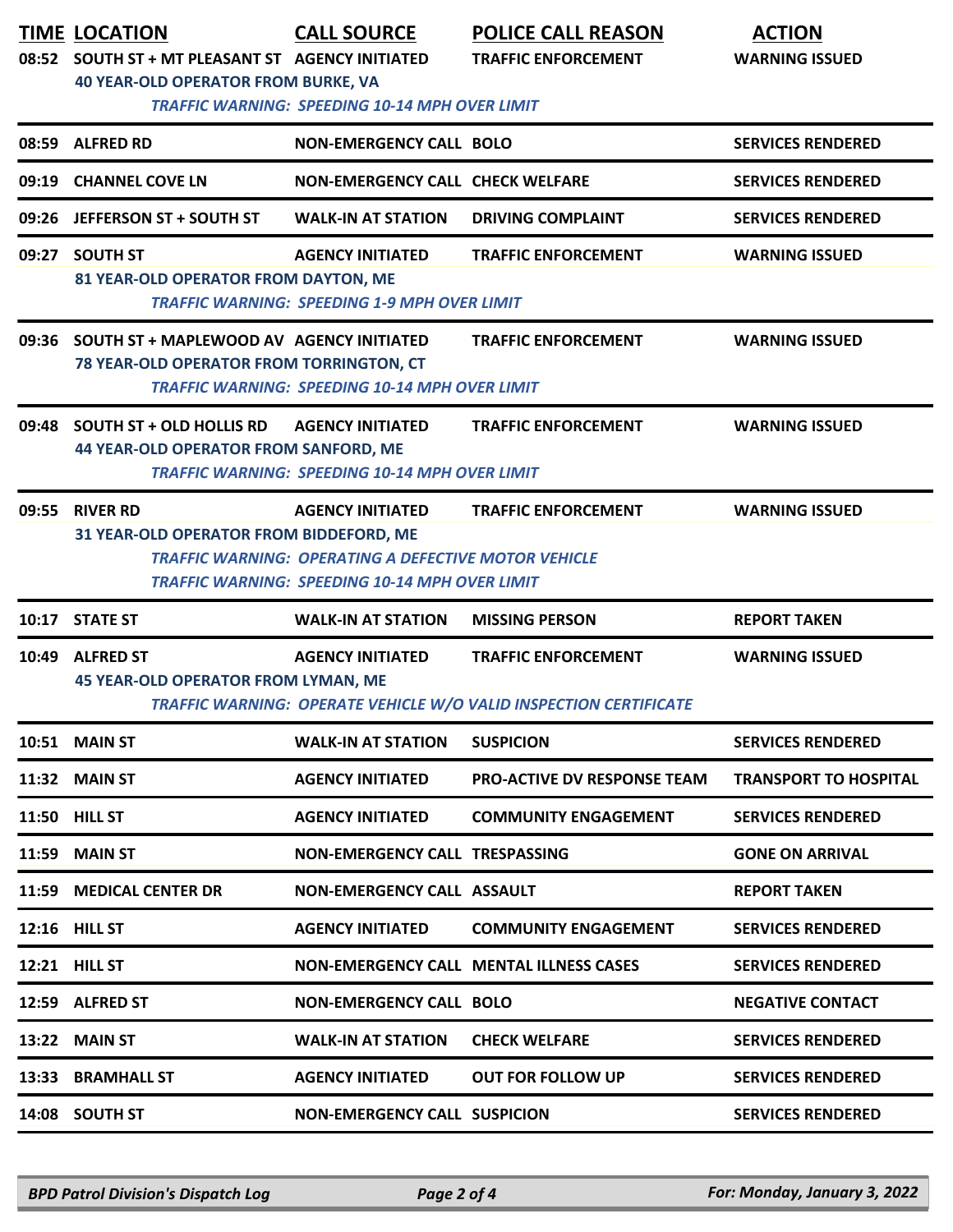| 14:29 | <b>TIME LOCATION</b><br><b>MARINER WAY</b>                             | <b>CALL SOURCE</b><br><b>AGENCY INITIATED</b>                                                                                          | <b>POLICE CALL REASON</b><br><b>COMMUNITY ENGAGEMENT</b>                                      | <b>ACTION</b><br><b>SERVICES RENDERED</b> |
|-------|------------------------------------------------------------------------|----------------------------------------------------------------------------------------------------------------------------------------|-----------------------------------------------------------------------------------------------|-------------------------------------------|
|       | 14:29 SHOPS WAY                                                        | <b>AGENCY INITIATED</b>                                                                                                                | <b>COMMUNITY ENGAGEMENT</b>                                                                   | <b>SERVICES RENDERED</b>                  |
|       | 14:30 SHOPS WAY                                                        | <b>AGENCY INITIATED</b>                                                                                                                | <b>COMMUNITY ENGAGEMENT</b>                                                                   | <b>SERVICES RENDERED</b>                  |
|       | 14:30 SHOPS WAY                                                        | <b>AGENCY INITIATED</b>                                                                                                                | <b>COMMUNITY ENGAGEMENT</b>                                                                   | <b>SERVICES RENDERED</b>                  |
| 14:52 | <b>BOULDER WAY</b>                                                     | <b>NON-EMERGENCY CALL SUSPICION</b>                                                                                                    |                                                                                               | <b>GONE ON ARRIVAL</b>                    |
|       | 15:02 MAIN ST                                                          |                                                                                                                                        | NON-EMERGENCY CALL VIOL PROTECTION FROM ABUSE                                                 | <b>REPORT TAKEN</b>                       |
|       | 15:16 HILLSIDE AVE                                                     | <b>NON-EMERGENCY CALL CHECK WELFARE</b>                                                                                                |                                                                                               | <b>SERVICES RENDERED</b>                  |
|       | 15:21 ELM ST                                                           | <b>AGENCY INITIATED</b>                                                                                                                | <b>OUT FOR FOLLOW UP</b>                                                                      | <b>SERVICES RENDERED</b>                  |
| 15:29 | <b>ALFRED ST</b>                                                       | <b>WALK-IN AT STATION</b>                                                                                                              | <b>PAPERWORK</b>                                                                              | <b>PAPERWORK SERVED</b>                   |
| 16:20 | <b>MAIN ST</b>                                                         | <b>NON-EMERGENCY CALL CRIMINAL MISCHIEF</b>                                                                                            |                                                                                               | <b>SERVICES RENDERED</b>                  |
| 16:33 | WEST ST + FOREST ST<br>23 YEAR-OLD OPERATOR FROM OLD ORCHARD BEACH, ME | <b>AGENCY INITIATED</b><br><b>TRAFFIC WARNING: FAILING TO OBTAIN DRIVERS LICENSE</b><br>TRAFFIC WARNING: SPEEDING 10-14 MPH OVER LIMIT | <b>TRAFFIC ENFORCEMENT</b>                                                                    | <b>WARNING ISSUED</b>                     |
|       | 16:43 ALFRED ST                                                        | <b>AGENCY INITIATED</b>                                                                                                                | <b>PAPERWORK</b>                                                                              | <b>PAPERWORK NOT SERVED</b>               |
| 16:48 | <b>SCHOOL ST</b>                                                       | <b>WALK-IN AT STATION</b>                                                                                                              | <b>HARASSMENT</b>                                                                             | <b>UNFOUNDED</b>                          |
|       | 17:02 ELM ST                                                           | <b>AGENCY INITIATED</b>                                                                                                                | <b>PAPERWORK</b>                                                                              | <b>PAPERWORK SERVED</b>                   |
| 17:04 | <b>CLIFFORD ST + FREEMAN ST</b>                                        | <b>NON-EMERGENCY CALL CHECK WELFARE</b>                                                                                                |                                                                                               | <b>SERVICES RENDERED</b>                  |
| 17:11 | <b>MAIN ST</b>                                                         | <b>NON-EMERGENCY CALL ALARM - POLICE</b>                                                                                               |                                                                                               | <b>BUILDING CHECK/SECURE</b>              |
| 17:18 | <b>MAIN ST</b><br>69 YEAR-OLD OPERATOR FROM SACO, ME                   | <b>AGENCY INITIATED</b>                                                                                                                | <b>TRAFFIC ENFORCEMENT</b><br><b>TRAFFIC WARNING: OPERATING WITHOUT HEADLIGHTS AFTER DARK</b> | <b>WARNING ISSUED</b>                     |
| 17:23 | <b>BRADBURY ST</b>                                                     | <b>AGENCY INITIATED</b>                                                                                                                | <b>PAPERWORK</b>                                                                              | <b>PAPERWORK NOT SERVED</b>               |
|       | <b>18:08 DARTMOUTH ST</b>                                              | <b>E-911 CALL</b>                                                                                                                      | <b>ASSIST: MEDICAL</b>                                                                        | <b>TRANSPORT TO HOSPITAL</b>              |
|       | <b>18:16 BIDDEFORD GATEWAY CTR</b>                                     | <b>NON-EMERGENCY CALL SUSPICION</b>                                                                                                    |                                                                                               | <b>SERVICES RENDERED</b>                  |
|       | 18:35 ELM ST                                                           | NON-EMERGENCY CALL SHOPLIFTING                                                                                                         |                                                                                               | <b>REPORT TAKEN</b>                       |
|       | 18:49 ALFRED ST                                                        | <b>WALK-IN AT STATION</b>                                                                                                              | <b>THEFT</b>                                                                                  | <b>REPORT TAKEN</b>                       |
| 18:58 | <b>MEDICAL CENTER DR</b>                                               | <b>AGENCY INITIATED</b>                                                                                                                | <b>PAPERWORK</b>                                                                              | <b>PAPERWORK SERVED</b>                   |
| 19:33 | <b>HARVARD ST</b>                                                      | <b>NON-EMERGENCY CALL SUSPICION</b>                                                                                                    |                                                                                               | <b>REPORT TAKEN</b>                       |
| 19:55 | <b>CUTTS ST</b>                                                        | <b>E-911 CALL</b>                                                                                                                      | <b>DOMESTIC COMPLAINTS</b>                                                                    | <b>REPORT TAKEN</b>                       |
| 20:34 | <b>MAIN ST</b>                                                         | <b>E-911 CALL</b>                                                                                                                      | <b>MENTAL ILLNESS CASES</b>                                                                   | <b>SERVICES RENDERED</b>                  |
|       | 20:44 SOUTH ST                                                         | <b>NON-EMERGENCY CALL CHECK WELFARE</b>                                                                                                |                                                                                               | <b>NEGATIVE CONTACT</b>                   |
|       |                                                                        |                                                                                                                                        |                                                                                               |                                           |

*BPD Patrol Division's Dispatch Log Page 3 of 4 For: Monday, January 3, 2022*